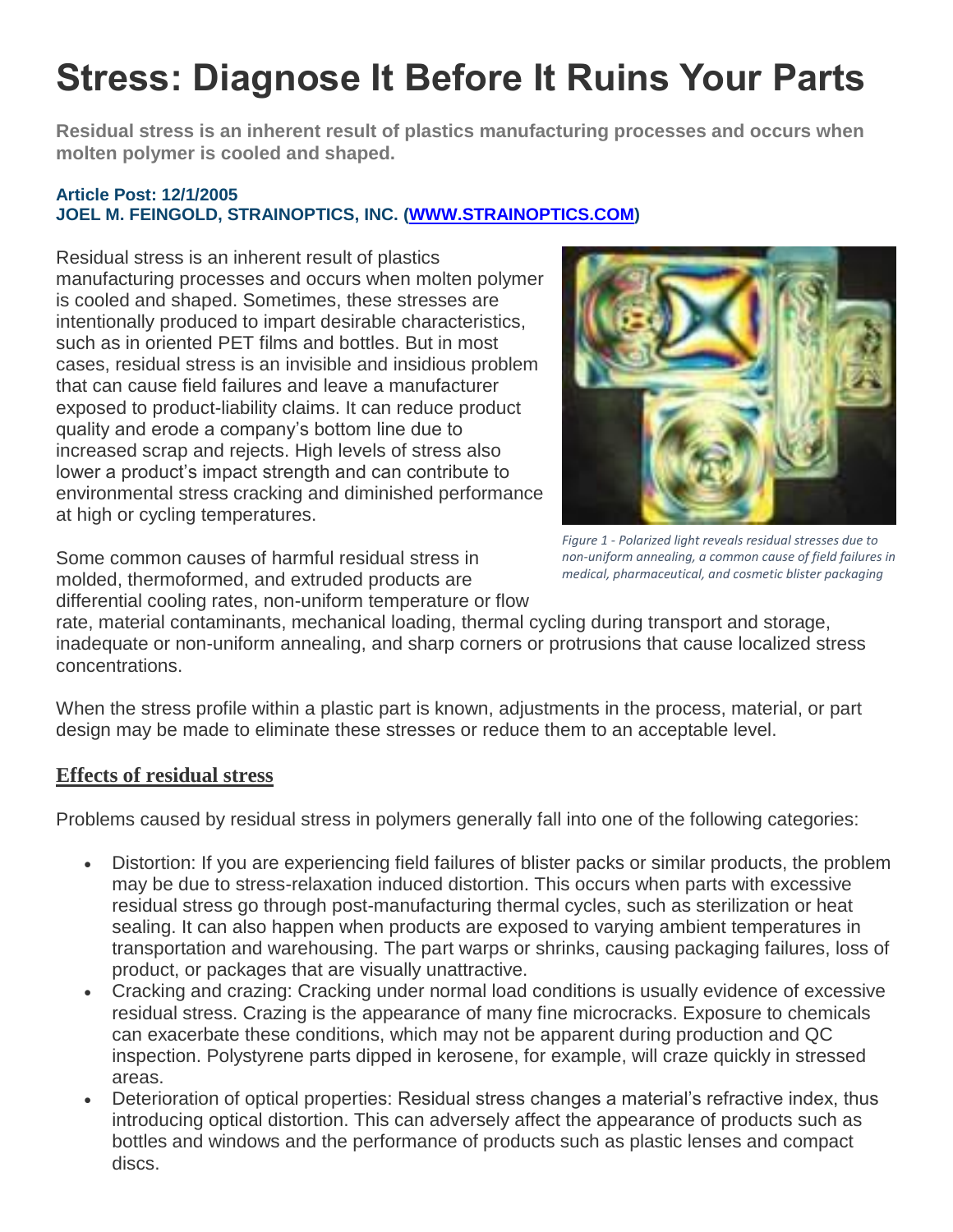Creep and other changes in mechanical properties: Creep occurs when residual stresses cause initial load deformation to become permanent. Drawing, forming, and cooling procedures introduce directional stresses in oriented polymers that can lead to undesirable changes. An extruded tube or sheet, for example, may show decreased performance in the unstretched direction. Likewise, if processed at too low a temperature, the part can shrink in the machine direction and expand in the cross-machine direction.

## **Measuring residual stress**

Photoelastic evaluation of stress and orientation, either during production or in quality control, can help processors identify potential field failures before parts leave the factory. Even in well-designed parts, examination of a transparent product under polarized light will typically reveal stress gradients and orientation changes due to manufacturing or finishing processes.

When viewed with polarized light, stressed areas of polymers are visible to the eye as a series of multicolored bands or fringes. This fringe pattern, sometimes referred to as birefringence, can be interpreted as varying levels of stress at a specific point and in a particular direction through the material.

The instrument most commonly used to evaluate stresses is a simple polariscope, or "strain viewer," consisting of a white light source and suitable polarizing elements. The thermoformed medical blister packs shown in Fig. 1 were evaluated using the instrument shown in Fig. 2. This type of qualitative evaluation can be used to compare stresses in two identical parts and/or to survey stress distribution in a part.

When polarized light passes through transparent or translucent plastic, the components of the light wave that are parallel and perpendicular to the direction of the stress propagate through the plastic at different speeds. This effect is known as "retardation" and is proportional to the degree of stress in the material at that point. When light that has experienced retardation is viewed with a polariscope, the two components of the original light beam interfere with one another, resulting in a visible display of varying colors and intensities (fringes) wherever stress is present in the material.

In simple cases, the color fringes can be used to evaluate residual stress, since each color band correlates to the degree of stress in the inspected sample. A retardation vs. color chart can be used to interpret the observed pattern (see table). In practice, however, the procedure requires a trained eye and can never be more than an empirical technique, best reserved for pass/fail inspection.

Materials that exhibit very low stresses, very high stresses, or complex geometries and high stress gradients require quantitative measurement using visual or PC-based instruments known as polarimeters.

A basic method for measuring (rather than just observing) stress is described in ASTM D4093. This standard test method uses a polariscope in conjunction with an accessory called a "compensator" or "measuring wedge" (Fig. 4). This precision device optically converts the mysterious and often complex stress color pattern into an easy-to-discern black line that can be used to arrive at a reliable and reproducible measurement. A calibrated scale on the compensator supplies a quantitative reading of retardation, which can then be used as a gauge of the stress value or can be converted into units of birefringence or stress (MPa or psi) by means of a simple equation.